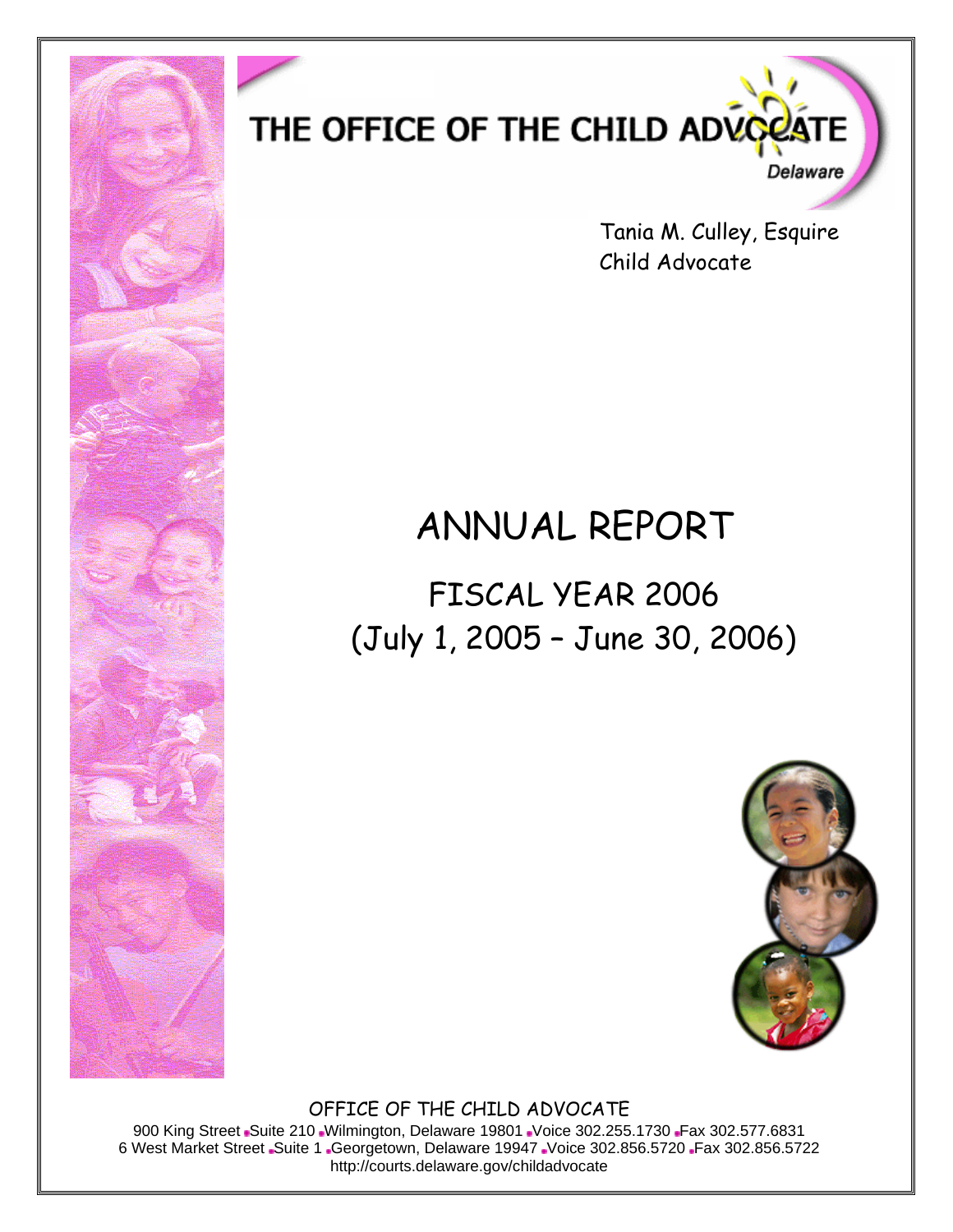### Mission

The Office of the Child Advocate shall safeguard the welfare of Delaware's children through educational advocacy, system reform, public awareness, training, and legal representation of children as set forth in 29 Del. C., Ch. 90A.

### Locations

# 900 King Street 6 West Market Street 6 West Market Street Suite 210 Suite 1

#### **New Castle County Community Community Community Community Rent/Sussex Counties**

Wilmington, DE 19801 Contract Contract Contract Contract Georgetown, DE 19947 Ph: (302) 255-1730 Ph: (302) 856-5720 Fax: (302) 577-6831 Fax: (302) 856-5722

# Staff

Child Advocate **Tania M. Culley, Esquire** Deputy Child Advocates **Angela M. Fowler, Esquire** 

Program Administrator **Anne Pedrick** Family Crisis Therapists **Celeste Bishop** 

 **Lorin Hochman Hurst, Esquire Heather S. Williams, Esquire** 

Pro Bono Coordinator **Mary Catherine (MC) Landis, Esquire**

 **Jennifer Falkowski** 

**Office Manager**  Molly Dunson

### Volunteers, Interns and Law Clerks

Stacey Callaway Megan Cathey Geoffrey Cebula Tom Cesar Shannon Chant Marisa Duffy

Abby Friedlander Neha Gogate Corie Guberman David Hall Jaime Hastings Lanette Heffner

Kimberly Hoskin Mary Kaye Jacono Lori Jaross Joy Lawson Jennifer Lim Heather Meister

Emily Morse Danielle Norris Eileen Webster Emily Weidenhamer

**Website:** http://courts.delaware.gov/childadvocate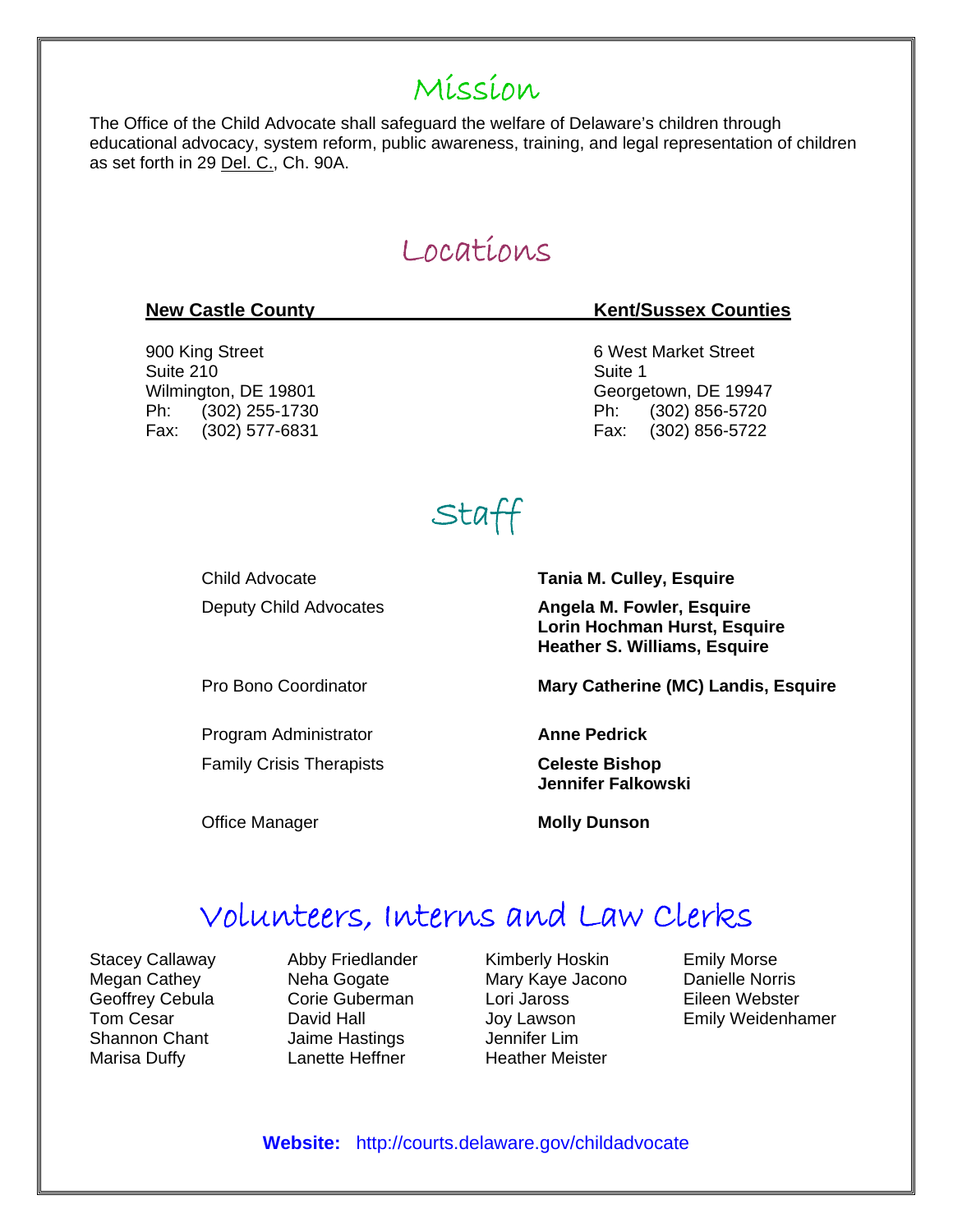# Goals

- ∗ Ensure that every child's voice is heard in every court proceeding that affects his or her life;
- Ensure that every partner in the child protection system has the necessary education and training to put a child's safety and well-being above all else;
- Ensure that Delaware's child welfare laws reflect the needs of our children.

### Duties

- ∗ Effectuate the purposes of the Child Protection Accountability Commission;
- Take all possible actions, including programs of public education and legislative advocacy, to ensure the legal, civil and special rights of children;
- Revise, periodically, all relevant policies and procedures with a view toward the rights of children;
- Refer any person making a complaint or report required by Chapter 9 of Title 16 of the Delaware Code to the Division of Family Services, and, if warranted, to an appropriate police agency. If a complaint or report includes an allegation of misconduct against a Department of Services for Children, Youth & Their Families employee, the complaint or report must also be referred to the Secretary of the Department of Services for Children, Youth, & Their Families;
- ∗ Recommend changes in the procedures for investigating and overseeing the welfare of children;
- ∗ Make the public aware of the services of the Office of the Child Advocate and the Child Protection Accountability Commission, their purposes, and how they can be contacted;
- ∗ Apply for and accept grants, gifts and bequests of funds from other state, federal and interstate agencies, as well as from private firms, individuals and foundations for the purpose of carrying out the Child Protection Accountability Commission's lawful responsibilities. The funds must be deposited with the State Treasurer in a restricted receipt account established to permit funds to be expended in accordance with the provision of the grant, gift or bequest;
- Examine policies and procedures and evaluate the effectiveness of the child protection system, specifically the respective roles of the Division of Family Services, the Attorney General's Office, the courts, the medical community and law enforcement agencies;
- Review and make recommendations concerning investigative procedures and emergency responses of the child welfare system;
- Develop and provide quality training to Division of Family Services' staff, Deputy Attorneys General, law enforcement officers, the medical community, Family Court personnel, educators, day care providers, and others on the various standards, criteria and investigative technology used in child welfare cases;
- ∗ Submit an annual report analyzing the work of the Office of the Child Advocate that shall be included in the Child Protection Accountability Commission's annual report; and
- Take whatever other actions are necessary to help the Child Protection Accountability Commission accomplish its goals.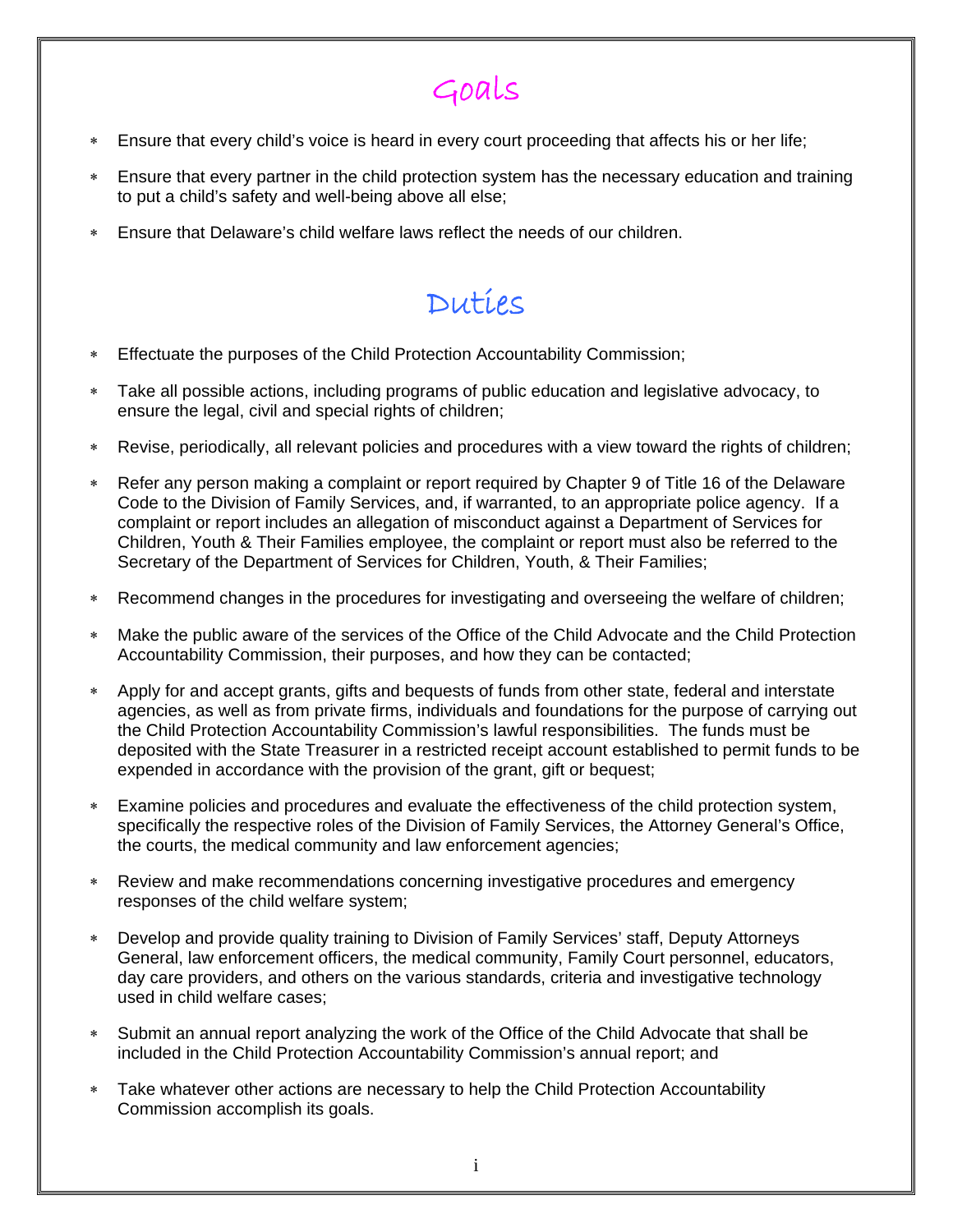# Fiscal Year 2006 OCA Pro Bono Attorneys Honor Roll

Derek Abbott Michael Abram Jon Abramczyk Roger Akin Debra Aldrich Michael Allen Thomas J. Allingham II Susan Ament Melony Anderson John Andrade Lisa Armstrong David Arndt Michael Arrington Addie Asay Daniel Astin Daniel Atkins Mary Augustine Christine Azar James Bailey John Balaguer Samantha Balick Joseph Barry Jennifer Becnel-Guzzo Michael Bednash Rebecca Beste Robert Beste Antonia Bevis Shakuntla Bhaya Ian Connor Bifferato Vincent Bifferato, Jr. Michael Bonkowski Mary Boudart Curtis Bounds Jennifer Brady John F. Brady Jennifer Brierley H. Cubbage Brown Lisa Zwally Brown Paul Brown Gary Bryde Thomas Burkhart Nicholas Caggiano, Jr. Timothy Cairns Peter Calder Christie Day Cannon Deborah Carey Melissa Cargnino Linda Carmichael Megan Ward Cascio Denis Casey Tabatha Castro Eileen Caulfield Teresa Cheek William Chipman Beth Christman Joseph Cicero Maggie Clausell Martha Claverie Miranda Clifton C. Malcolm Cochran, IV Brian Colborn Cynthia L. Collins Cynthia S. Collins P. Clarkson Collins Patrick Collins Bernard Conaway

John Conly Art Connolly, Jr. The Hon. Alan Cooper Margaret Cooper Jason Cornell Michael Corrigan Victoria Counihan Scott Cousins Lydia Cox Curtis Crowther David Culley Donna Culver Edward Curley Brock Czeschin James Dalle Pazze Bartholomew Dalton John Daniello George Danneman Alicia Kelly Davis Christine Dealy Sandra Dean Kim DeBonte Daniel DeFranceschi Christine Demsey David Denham John Denney Margaret DiBianca Sarah DiLuzio Nicole DiSalvo Jill Disciullo William Doerler Sean Dolan Jennifer Donahue John Dorsey Michele Muldoon Dotto Shawn Dougherty W. Harding Drane, Jr Thomas Driscoll James Drnec Mary Dugan Kelly Dunn-Gelof Bradley Eaby Scott Earle Edward Eaton Craig Eliassen Margaret England Kenneth Enos Elwood Eveland Sherry Fallon Cynthia Faraone Amy Feeney Dennis Ferri GianClaudio Finizio Erica Niezgoda **Finnegan** James Flynn Matthew Fogg Kristen Foley Edward Fornias, III James Freebery David Gagne Patricia Gallagher Deborah Galonsky Geoffrey Gamble Kimberly Gattuso Frances Gauthier

Thomas Gay Kathleen Geiger Melanie George-Marshall Glynis Gibson Paul Golian Andrew Gonser William Gonser, Jr. Alison Goodman Todd Goodman Susan Gordon Brian Gottesman Charles Gray James Green Joseph Green Kelly Green Thomas Grimm Kevin Gross Jerome Grossman Mark Gundersen Kathleen Hadley Shauna Hagan Gerald Hager David Haley Kara Hammond Joseph Handlon Patricia Hannigan Jeanne Hanson Thomas Hanson Edwin Harron Becky Hartshorn Natalie Haskins Theresa Hayes Kevin Healy Leslie Heilman Catherine Hickey Suzanne Hill Timothy Hitchings Thomas Hodukavich Stephan Holfeld David Holmes Jeremy Homer Thomas Horan Vivian Houghton Timothy Houseal Eric Howard Janine Howard Kevin Howard Amy Hudson David Hurst Jennifer Hurvitz David Hutt Diane Ibrahim Frederick Iobst Michael Isaacs Jennifer Jauffret Tanya Jefferis Cathy Jenkins David Jenkins Kathleen Jennings-**Hostetter** Clay Jester Ann Marie Johnson Richard I. G. Jones, Jr. Dawn Jones Judy Jones Elizabeth Julian

Brian Kasprzak Lynn Kelly Michael Kelly Felice Kerr Eleanor Kiesel Elizabeth King Shelley Kinsella Gretchen Knight Steven Kortanek Edward Kosmowski Carl Kunz Marie Labruyere Kimberly Ladig Peter Ladig Gregory Ladner William Lafferty Kathryn Laffey Mary Catherine Landis Kimberly Large Tara Lattomus Kimberly Lawson Jonathan Layton Lewis Lazarus Jane Leamy Timothy Lengkeek James Lennon Norman Levine Neal Levitsky Roger Levy Elizabeth Lewis Andrew Lippstone Susan List Zhun Lu Thomas Macauley Stanley Macel Titania Mack Lauren Maguire Megan Mahle Kevin Mann Maria Marcantoni Elizabeth Marchioni Thomas Marconi Mary Erin Mariani Michelle Marino Timothy Martin Dennis Mason, II David McBride Garvan McDaniel Michael McDermott Charles McDowell Bernard McFadden Lexie McFassel James McGiffin Thomas McGonigle Michael McGroerty **Matthew McGuire** Megan McIntyre John McLaughlin, Jr. James McMillan Carolyn McNeice Bruce McNew Joseph Melican Jennifer Mensinger Ellen Meyer Dawn Miello Beth Miller

Kathleen Miller Lisa Minutola Alisa Moen Norman Monhait Chaneta Montoban Paulette Sullivan Moore Sharon Morgan Richard Morse Regina Mullen Francis Murphy D. Fon Muttamara-Walker Frank Nardo Katherine Neikirk Seth Niederman Jennifer Noel Maryellen Noreika Frank Noyes, II Kevin O'Brien Tyler O'Connell Elizabeth Olsen Jonathan O'Neill Deirdre O'Shea Susan Over Jenness Parker James Parrett, Jr. Adam Perza Victoria Petrone Dennis Phifer Francis Pileggi Kathryn Pincus Mary Ann Plankinton Anne Podczasy Ronald Poliquin Tiffany Poole Susan Poppiti Vincent Poppiti Thomas Preston Amy Quinlan Andrew Rahaim Jennifer Barber Ranji Vivian Rapposelli B. Wilson Redfearn Seth Reidenberg Richard Renck Sheldon Rennie Joseph Rhoades Helen Richards Linda Richenderfer Courtney Riordan Michael Ripple David Ripsom Michael R. Robinson Elizabeth Rodriguez Bruce Rogers Susan Rowley Helena Rychlicki Anthony Saccullo Kathryn Sallie Tamara Sampson Yvonne Saville Gilbert Saydah Christine Schiltz Todd Schiltz Lisa Schmidt Jack Schreppler

Pamela Scott Theresa Sedivec Suzanne Seubert Thomas Shellenberger Liza Sherman Michele Sherretta Nicholas Skiles Fontini Skouvakis Jaclyn Smagala David Snyder Leslie Spoltore Monte Squire Lisa Stark Benjamin Strauss Jonathan Strauss Catherine Strickler William Sudell, Jr. Renee Suglia John Sullivan, Jr. Karen Sullivan Paul Sunshine Scott Swenson Larry Tarabicos James D. Taylor, Jr. Gregory Taylor John H. Taylor, III Michael Teichman David Teklits Harlan Tenenbaum Allen Terrell Anthony Testa, Jr. Catherine Thompson John Thompson Seth Thompson Erika Tross Rebecca Tulloch Patricia Uhlenbrock Andrea Unterberger Robert Valihura Jan van Amerongen, Jr. Kathryn van Amerongen Patrick Vanderslice Karen Vicks Michael Vild Nicole Walker Megan Walstrom Robert Weber Michael Weidinger David Weidman Margaret Whiteman Patricia Widdoss William Wilgus Charles Williams David Williams Gregory Williams Evan Williford Wendy Wojewodzki Natalie Wolf Christian Wright Davis Wright Laura Yiengst Jessica Zeldin Jennifer Zelvin Virginia Zrake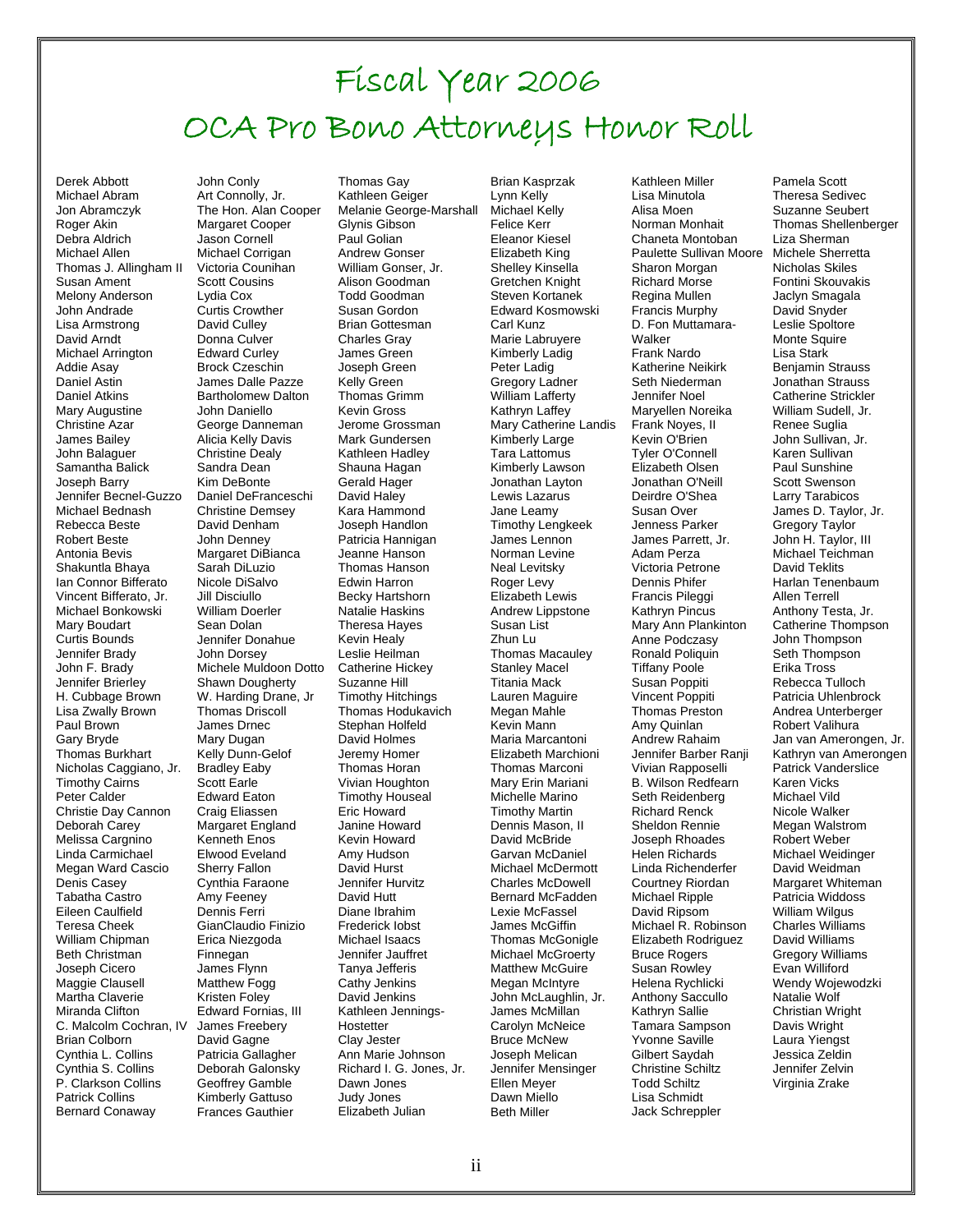# OCA Pro Bono Attorney 5 Year Awards

Fiscal Year 2006 marked the 5 year anniversary of the Office of the Child Advocate's (OCA) first volunteer attorneys. As of June 30, 2006, 26 attorneys had devoted 5 years of service to Delaware's children through the Office of the Child Advocate. To recognize these individuals for their service, OCA had their names inscribed on the Attorney 5 Year Award plaque, which is displayed in the Wilmington office, presented them with a commemorative desk ornament to thank them for their hard work, and featured most of them on its website. These dedicated attorneys have devoted countless hours to their child clients and OCA is eternally grateful to them.

> Shakuntla Bhaya, Esquire (September 2000 – September 2005) Mary Boudart, Esquire (January 2001 – January 2006) Curtis Bounds, Esquire (January 2001 – January 2006) Gary Bryde, Esquire (May 2001 – May 2006) The Honorable Alan Cooper (March 2001 – December 2005) David Culley, Esquire (March 2001 – March 2006) Sandra Dean, Esquire (April 2001 – April 2006) Christine Demsey, Esquire (February 2001 – February 2006) Shawn Dougherty, Esquire (April 2001 – April 2006) David Gagne, Esquire (May 2001 – May 2006) Timothy Hitchings, Esquire (January 2001 – January 2006) Janine Howard, Esquire (January 2001 – January 2006) Michael Isaacs, Esquire (May 2001 – May 2006) Ann Marie Johnson, Esquire (January 2001 – January 2006) Judy Jones, Esquire (May 2001 – May 2006) Gretchen Knight, Esquire (May 2001 – May 2006) Kathryn Laffey, Esquire (January 2001 – January 2006) Norman Levine, Esquire (April 2001 – April 2006) Susan List, Esquire (March 2001 – March 2006) Bernard McFadden, Esquire (March 2001 – March 2006) Carolyn McNeice, Esquire (May 2001 – May 2006) Tiffany Poole, Esquire (June 2001 – June 2006) Vivian Rapposelli, Esquire (June 2001 – June 2006) Joseph Rhoades, Esquire (May 2001 – May 2006) Suzanne Seubert, Esquire (February 2001 – February 2006) Thomas Shellenberger, Esquire (November 2000 – November 2005)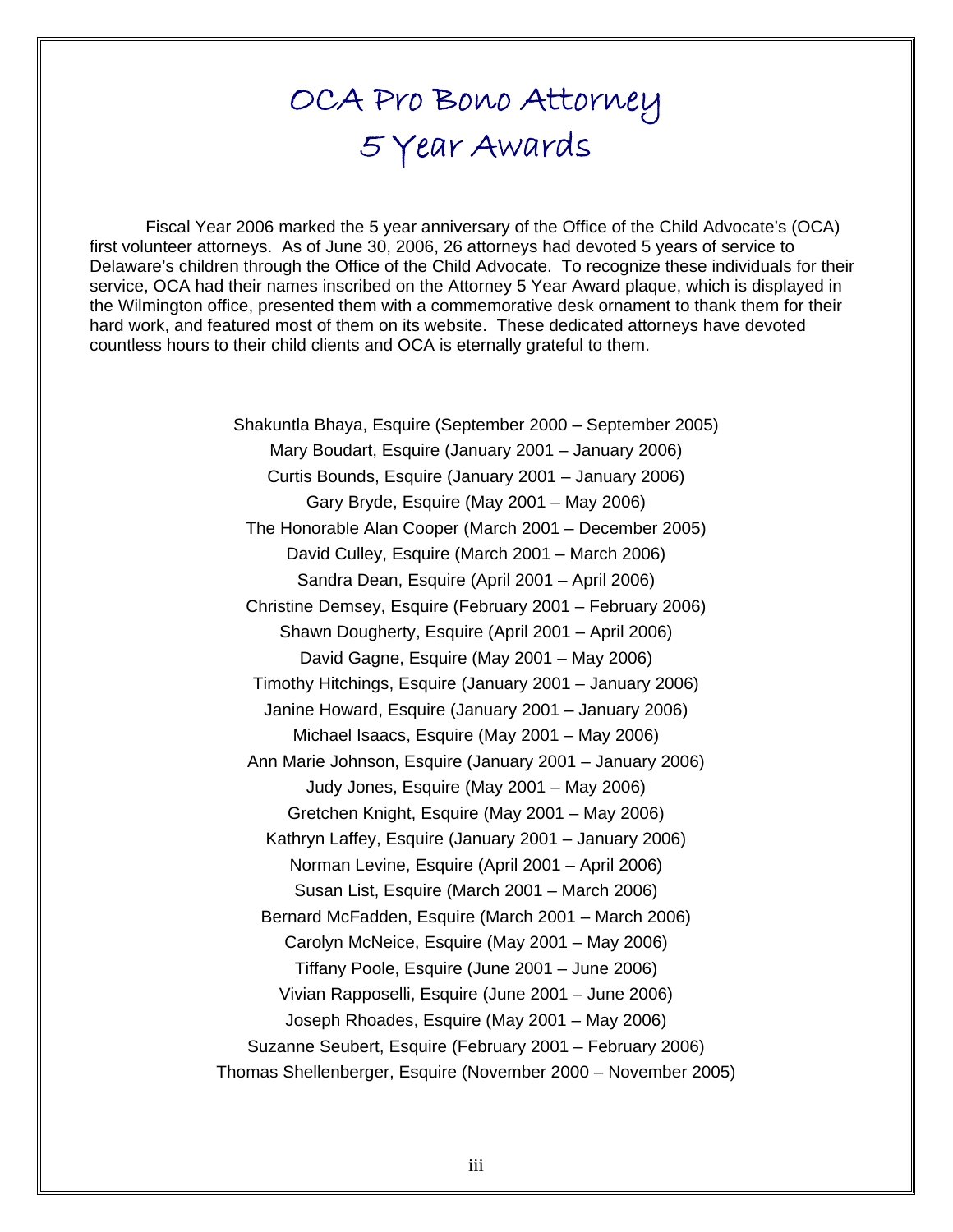# Where We Are Making a Difference for Delaware's Children

# Legal Representation of Children

The Office of the Child Advocate (OCA or the Office) takes its responsibility to represent children seriously. The Office continually reviews and adjusts internal policies and procedures to meet new challenges. Since beginning operation in February of 2000, OCA has experienced tremendous growth. In Fiscal Year 2006, OCA was fortunate to add another Deputy Child Advocate downstate to begin to address the unmet legal needs of foster children in Kent and Sussex Counties.

During Fiscal Year 2006 (FY06), OCA received referrals on 785 children. Seven hundred seventy-four of those referrals were deemed appropriate in that they involved a dependent, abused or neglected child or a child at risk thereof and there was no current representation of that child's best interests. Accordingly, OCA staff spent 1,279 hours reviewing cases and processing those referrals.

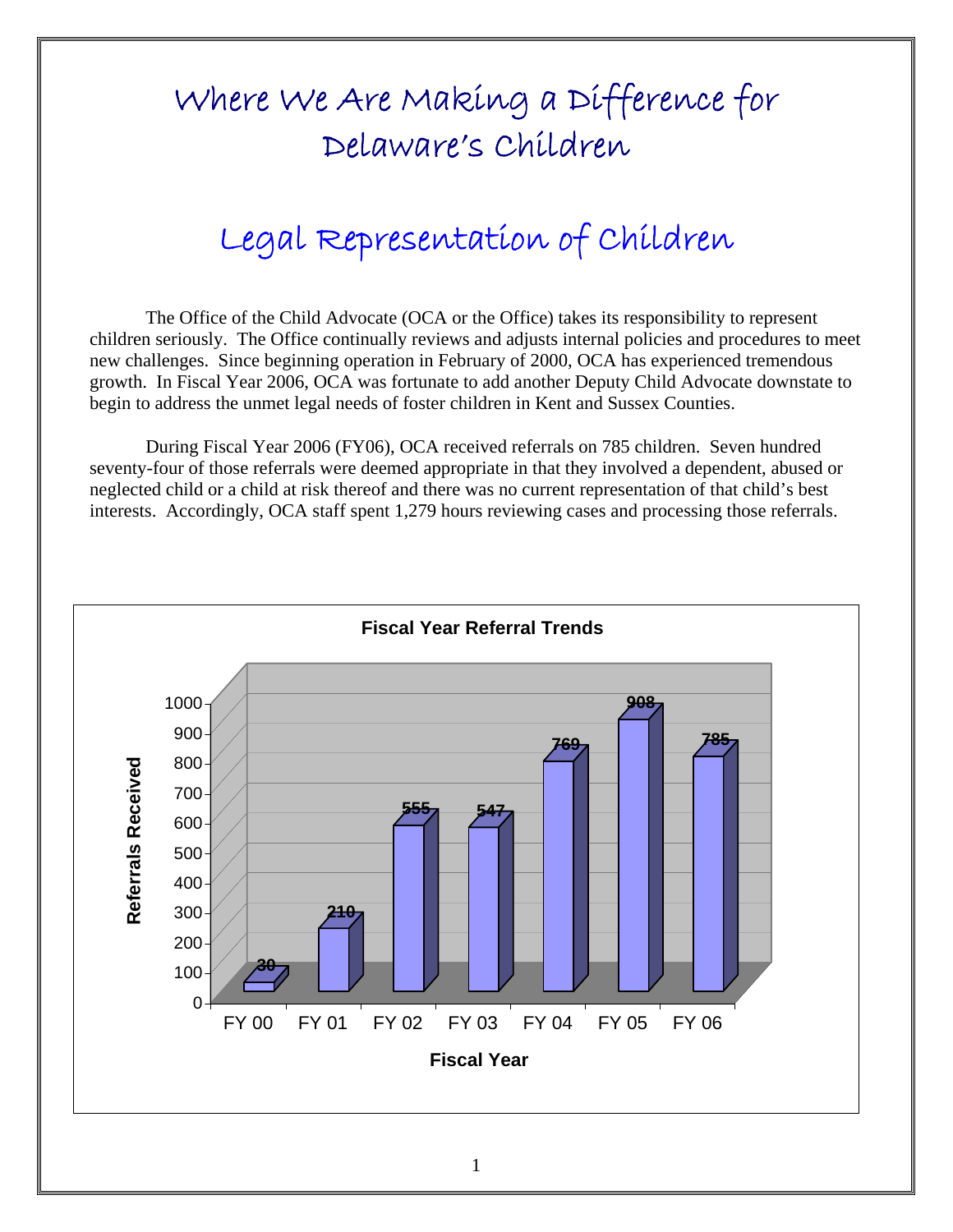Of the 785 referrals received and reviewed, OCA appointed attorneys to 424 children. The majority of these new appointments went to children within the foster care system – 395 children under the care and custody of the Department of Services for Children, Youth and Their Families (the Children's Department or DSCYF). This number does not include open cases carried through from previous years and therefore is not a complete reflection of the volume of cases active with OCA. By way of example, at the end of Fiscal Year 2006 OCA was actively representing 642 children, a 7% increase over Fiscal Year 2005, as depicted below. During the course of the year, OCA represented a total of 1,023 children, a 15% increase over Fiscal Year 2005.



Of the 642 children actively represented by OCA on June 30, 2006, 591 (92%) were in the custody of the Children's Department. Twenty children were the subject of dependency/neglect proceedings within the Family Court that did not directly involve DSCYF. OCA also provided representation to 24 children who were the subject of parent custody disputes. Finally, OCA continued to track Frazer counsel appointments for 7 children.

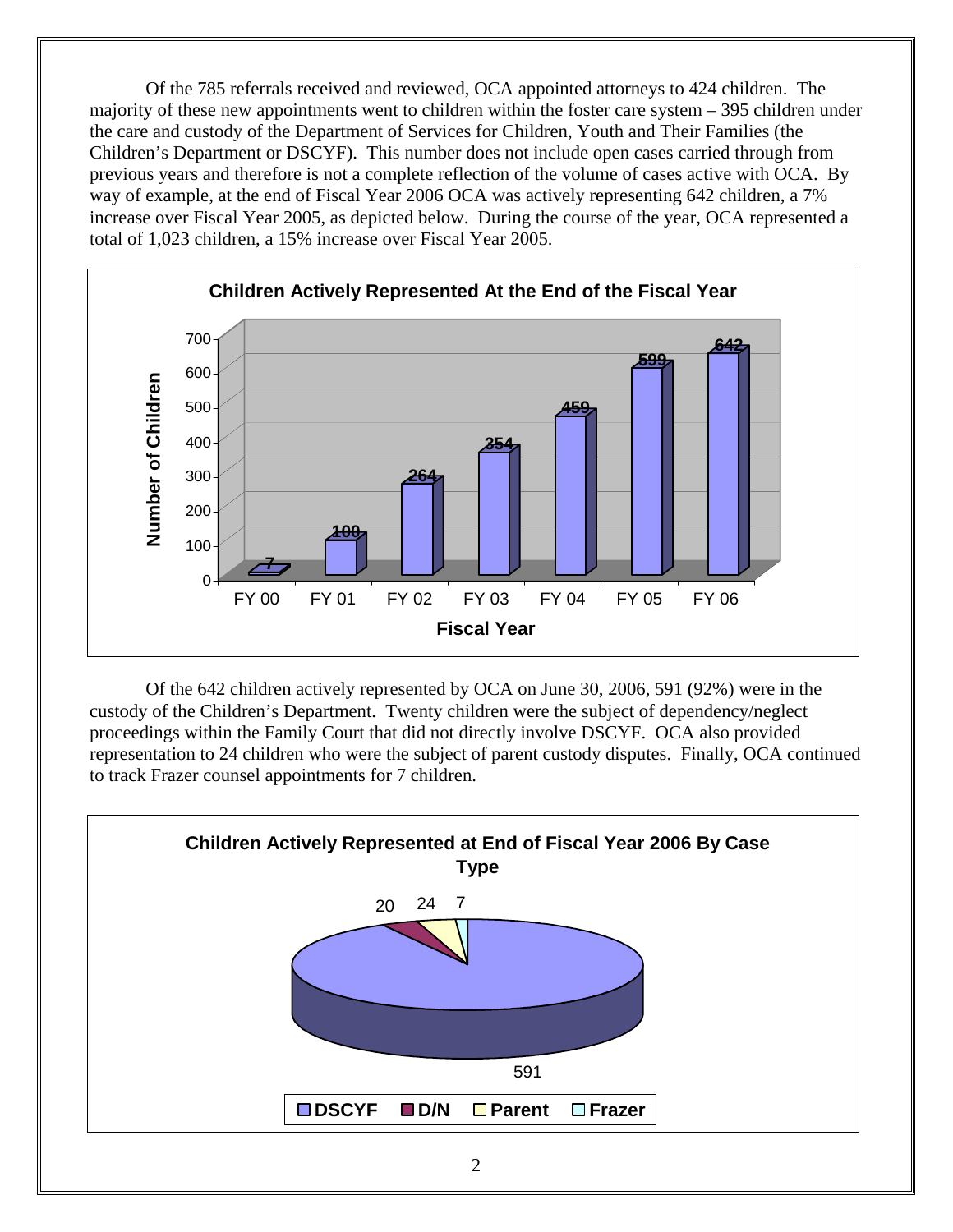Reviewing OCA's June 30, 2006 caseload by county, the largest concentration of OCA cases continues to be in New Castle County. OCA represented 497 children in New Castle County as of June 30, 2006, compared to 64 in Kent County and 81 in Sussex County. Of those 497 New Castle County children, 466 were in DSCYF custody, 11 were the subject of dependency/neglect petitions, 14 were the subject of parent custody disputes and 6 were appointed Frazer counsel. In Kent County, OCA represented 45 children in DSCYF custody, 8 in dependency/neglect matters, 10 in parent custody matters and 1 with a Frazer appointment. In Sussex County, OCA represented 80 children in DSCYF custody and 1 who was the subject of a dependency/neglect petition.



OCA's Fiscal Year 2006 end-of-year caseload shows a distribution of cases by county as follows – 77% of its cases were in New Castle County, 13% in Sussex County and 10% in Kent County. On June 30, 2006, 145 downstate cases were open. OCA was handling 41% of those



cases in-house, a reflection of the shortage of downstate volunteer resources. The addition of a Sussex County Deputy Child Advocate in FY06 has resulted in representation of an additional 34 children – a 31% increase over FY05. In New Castle County, where volunteer resources are more plentiful, only 8% of the cases were handled in-house. OCA staff devoted 4,742 hours to representing children statewide in-house, and another 1,140 hours supporting volunteer attorneys. An additional 736 hours were donated by OCA interns and law clerks providing support to the OCA *pro bono* program.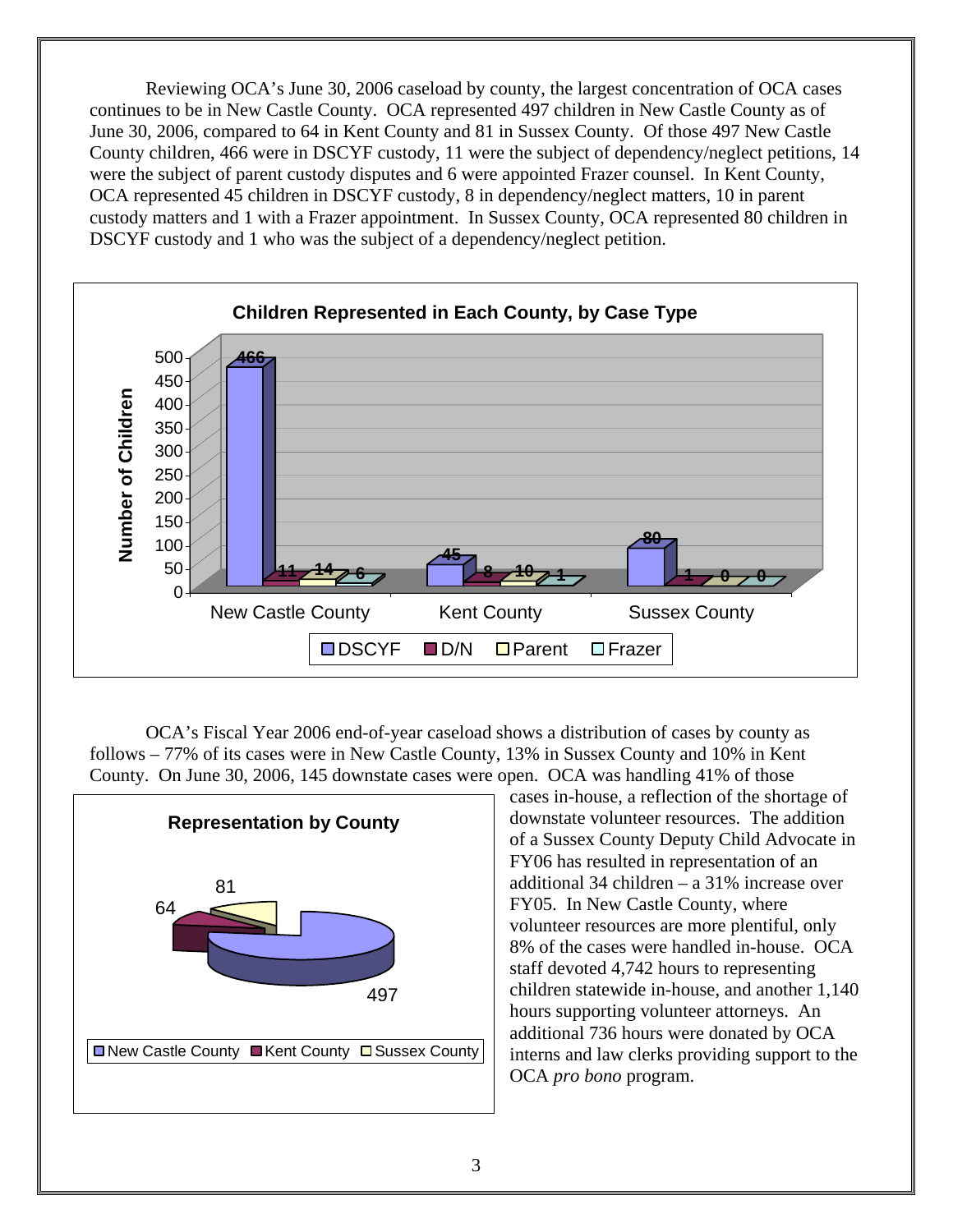At the end of Fiscal Year 2006, there were 480 children referred to OCA who were not assigned OCA legal representation. This number includes 132 cases that were still pending disposition by OCA as of June 30, 2006, and 7 cases that were placed on OCA's waiting list. OCA closed the remaining 341 cases for the following reasons – 73 children received representation through the Court Appointed Special Advocate (CASA) program, 72 cases were closed due to low resources, and 196 referrals had no pending litigation, were resolved in court during the OCA disposition phase, or, upon further review, had no apparent dependency, neglect or abuse issues.

In Fiscal Year 2006, OCA closed 401 cases to which an attorney guardian *ad litem* had been assigned. OCA closed 4 cases where a Frazer attorney had been assigned, 33 cases that were the subject of parent custody disputes, and 32 cases that were the subject of dependency/neglect matters. The remaining 332 cases involved children in the custody of DSCYF. These 332 DSCYF cases were closed with a variety of outcomes. Ninety-eight children (30%) were reunified with their parents. Another 49 children (15%) were placed in the custody of relatives. Guardianship or permanent guardianship was granted for 61 children (18%), and 38 children (11%) were successfully adopted. Sixty children (18%) turned 18 years old and aged out of the foster care system. An additional 26 cases were closed for other reasons.

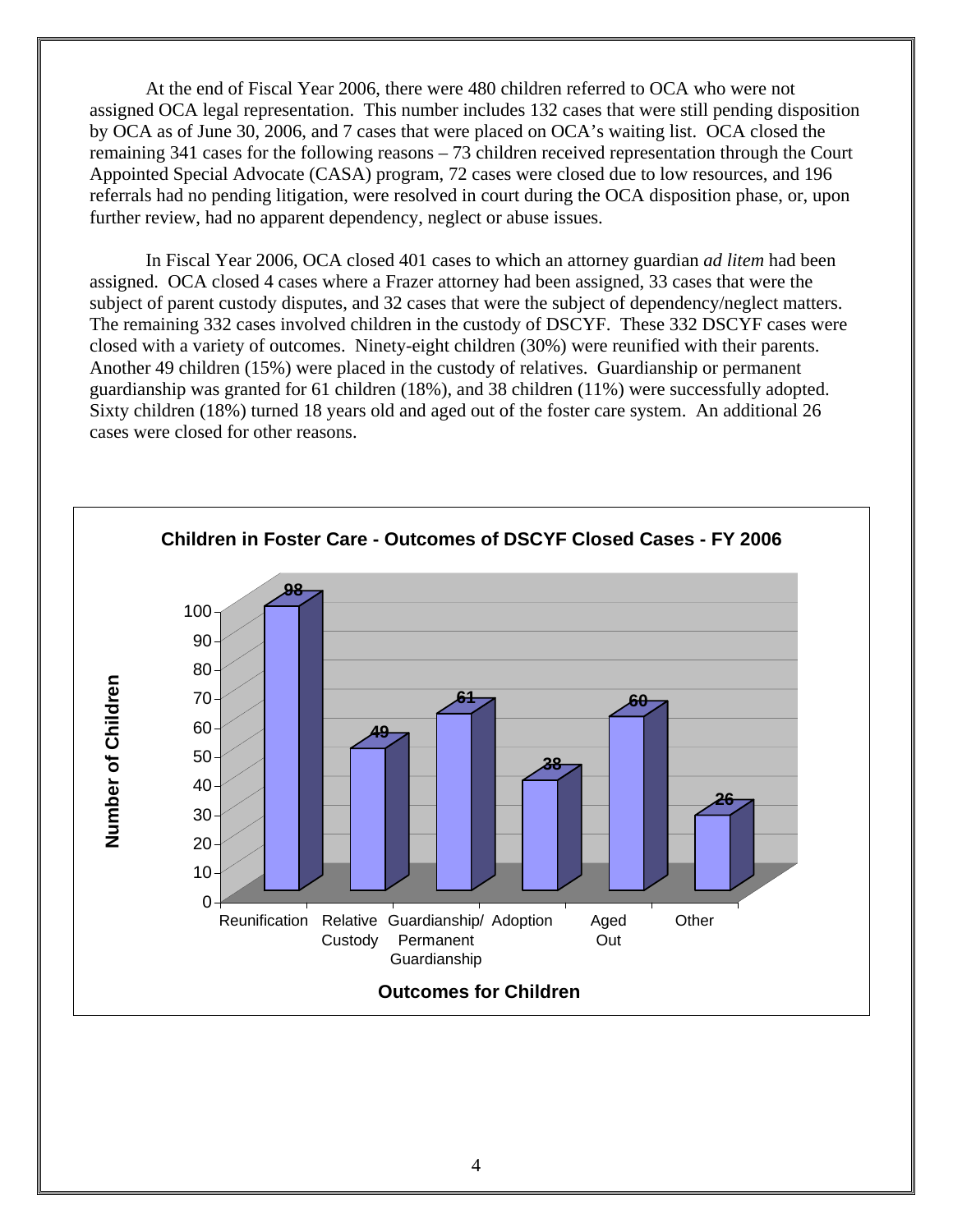## Training and Education

Pro Bono Recruitment and Training

During Fiscal Year 2006, OCA continued its *pro bono* recruiting efforts through its semiannual mailings to every member of the Delaware Bar. OCA staff also appeared at various Delaware Bar Association functions in an effort to recruit new volunteers. In Fiscal Year 2006, OCA held 12 Nuts and Bolts trainings throughout the state to prepare volunteer attorneys to represent Delaware's children. These trainings were two hours long and covered such topics as the child protection system, the court process, the internal workings of OCA and ethical issues relating to the representation of children. OCA spent 43 hours coordinating and conducting these trainings. With the ongoing support of a number of law firms throughout the state, OCA was able to continue to attract attorneys to represent abused, neglected and dependent children. As of June 30, 2006, OCA had 381 volunteer attorneys on its roster, with approximately 350 of those attorneys actively representing children.

The Nuts & Bolts trainings conducted during FY06 included:

| July 12, 2005      | hosted by Curley & Rodriguez (Dover)                         |
|--------------------|--------------------------------------------------------------|
| September 16, 2005 | hosted by Richards Layton & Finger, P.A. (Wilmington)        |
| October 14, 2005   | hosted by Parkowski Guerke & Swayze P.A. (Dover)             |
| November 2, 2005   | hosted by Morris James Hitchens & Williams, LLP (Wilmington) |
| December 14, 2005  | hosted by Hudson Jones Jaywork & Fisher (Wilmington)         |
| January 12, 2006   | hosted by Young Conaway Stargatt & Taylor, LLP (Wilmington)  |
| February 8, 2006   | hosted by Office of the Child Advocate (Wilmington)          |
| March 28, 2006     | hosted by Young Conaway Stargatt & Taylor, LLP (Wilmington)  |
| April 13, 2006     | hosted by The Law Office of Edward Gill (Georgetown)         |
| May 16, 2006       | hosted by Morris Nichols Arsht & Tunnell, LLP (Wilmington)   |
| June 8, 2006       | hosted by Curley & Rodriguez (Dover)                         |
| June 23, 2006      | hosted by Richards Layton & Finger, P.A. (Wilmington)        |

In addition to Nuts and Bolts trainings, OCA continued its offering of Brown Bag Lunch Trainings for volunteers. Bringing in experts from a variety of fields, OCA has developed a training curriculum to continue educating volunteer attorneys in specialized areas. OCA's agency and community partners have been instrumental in making this training program a success by providing regular speakers to educate volunteers about the child protection system. The volunteer attorneys received one hour of Continuing Legal Education credit for each training they attended. The trainings were held in the OCA Wilmington Office with video conferencing downstate as needed.

Below is a list of the Brown Bag Trainings held in Fiscal Year 2006:

| September $27, 2005$ | Physical Abuse of Children – What to Know and What to Look For |
|----------------------|----------------------------------------------------------------|
| October 18, 2005     | Communicating with Your Teenaged Client                        |
| November 29, 2005    | <b>Legal Alternatives for Permanency</b>                       |
| December $6, 2005$   | Understanding the DFS System                                   |
| January 10, 2006     | Representing Your Teenaged Client in Foster Care               |
| February 7, 2006     | Placement Alternatives for Our Difficult Youth                 |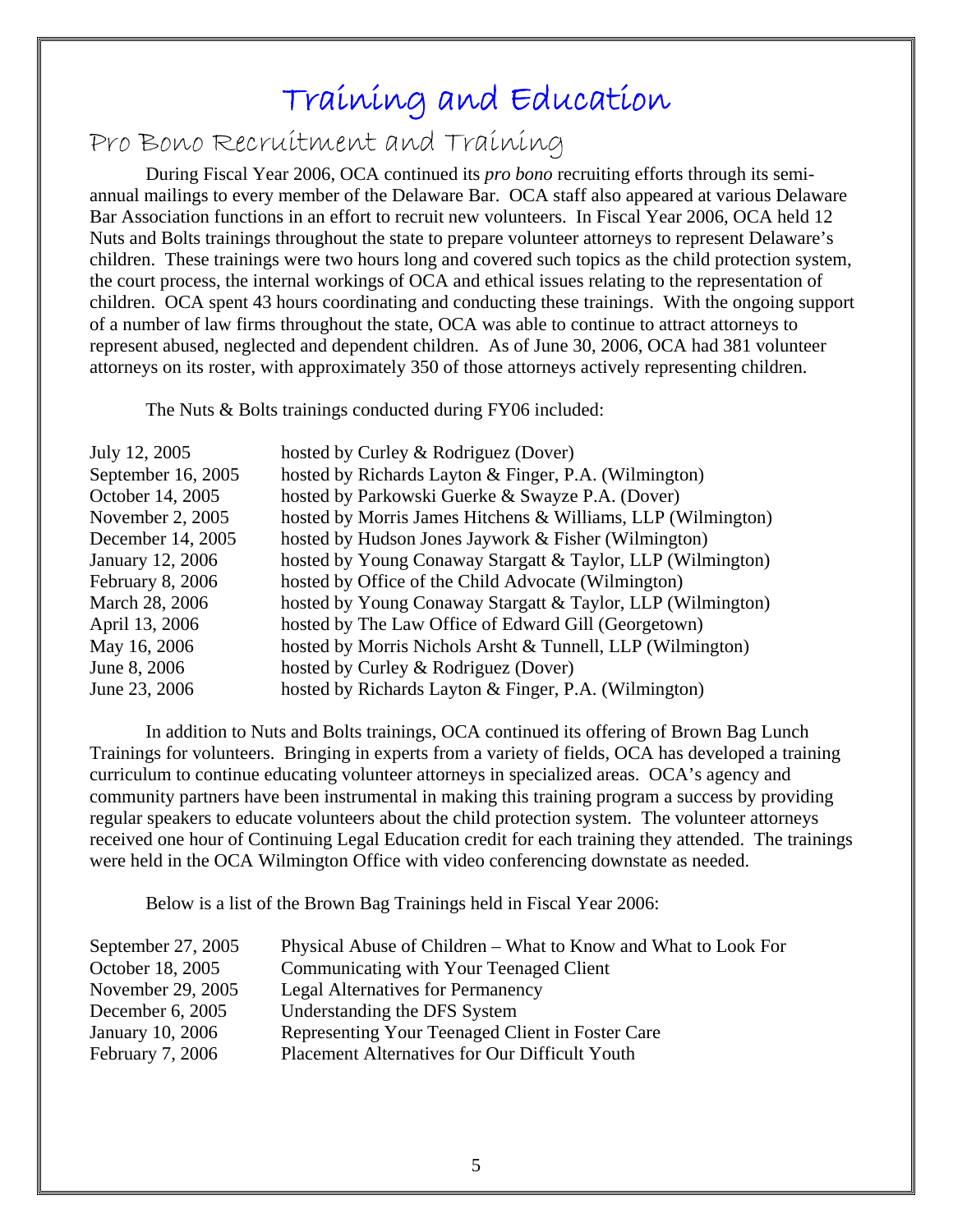OCA Staff Training Events:<br>Pursuant to 29 <u>Del. C.</u> § 9005A(9), OCA is mandated to provide and participate in training for the child protection community. In furtherance of its mandate, in addition to the 43 hours spent training volunteer attorneys, OCA spent 518 more hours in Fiscal Year 2006 participating in and/or conducting training and/or educational forums.

| The Abuse Intervention Committee's Training Consortium's Workshop<br>on the "Cost of Caring"                                                     | Attendees                        |
|--------------------------------------------------------------------------------------------------------------------------------------------------|----------------------------------|
| American Bar Association's Equal Justice Conference                                                                                              | Presenter                        |
| American Prosecutors Research Institute's Finding Words<br>Forensic Interviewing Training                                                        | Sponsors/Presenter/<br>Attendees |
| Child Death, Near Death and Stillbirth Commission's<br><b>Statewide Processes Training</b>                                                       | Attendees                        |
| Child Protection Accountability Commission's Conference on Education<br>and Child Welfare: Building Partnerships for Delaware's At-Risk Children | Sponsors/Presenter/<br>Attendees |
| Coordination of Child Death Review and Citizen Review Panels -<br>Maximizing Opportunities to Prevent Fatal and Near Fatal Abuse                 | Attendees                        |
| Delaware Girls Initiative Trainings                                                                                                              | Attendees                        |
| Delaware Law Day                                                                                                                                 | Presenter                        |
| Delaware State Bar Association's Women and the Law Retreat                                                                                       | Attendees                        |
| Department of Services for Children Youth & Their Families<br><b>System of Care Training</b>                                                     | Attendees                        |
| Division of Child Mental Health Services' Cumulative Trauma Training                                                                             | Attendees                        |
| Division of Child Mental Health Services' Training on Conduct Disorder:<br>Multimodal Assessment and Treatment of Child Antisocial Behavior      | Attendees                        |
| Division of Family Services' Core Legal Training                                                                                                 | Presenter                        |
| Division of Family Services' Refresher Training #4:<br>Dynamics of Child Sexual Abuse                                                            | Attendees                        |
| Family Court Statewide Juvenile Justice Conference                                                                                               | Attendees                        |
| Prevent Child Abuse Delaware's Annual Conference:<br>Building Safe Communities: Preventing Child Sexual Abuse                                    | Attendees                        |
| Risk Assessment and Stages of Change                                                                                                             | Attendees                        |
| Training Attorneys to Handle Dependency/Neglect Cases in Family Court                                                                            | Presenter                        |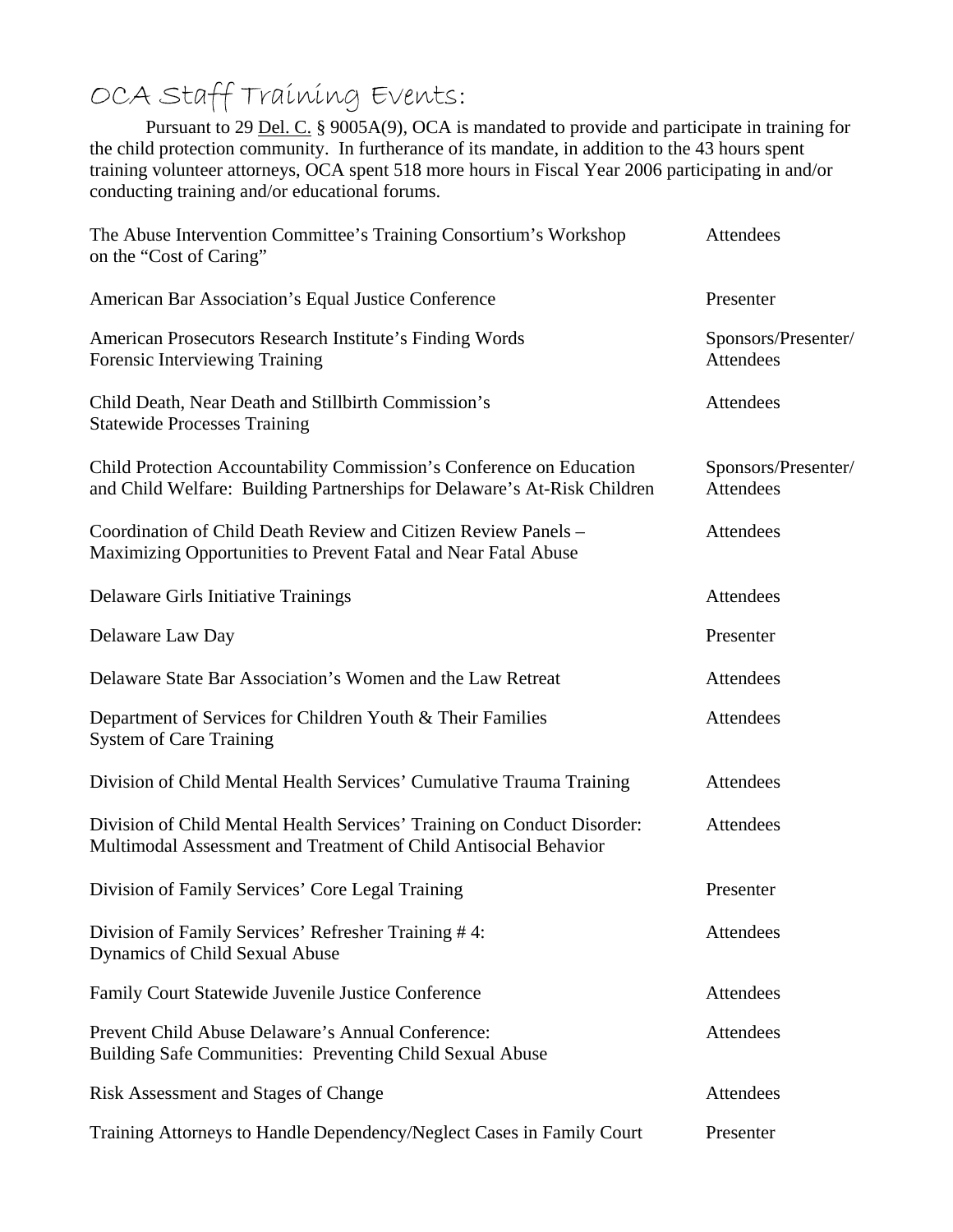Community Involvement, Outreach and Publicity

 In FY06, OCA spent 70 hours increasing awareness of the Office and its services. The following is a list of community activities in which OCA staff participated:

| University of Delaware Internship Expo                                       |
|------------------------------------------------------------------------------|
| Delaware State Bar Association's State Bar Night                             |
| Brandywine School District In-Service: Understanding the Office of the Child |
| Advocate – OCA Presentation                                                  |
| <b>Public Interest/Public Service Career Fair</b>                            |
| Villanova University Law School On-Campus Interviewing Program               |
| Child Abuse Prevention Month Legislative Resolution – Annual Joint Effort    |
| between Office of the Child Advocate, Prevent Child Abuse Delaware, and      |
| <b>Grassroots Citizens for Children</b>                                      |
| Pro Bono Inn of Court – OCA Presentation                                     |
| <b>Finding Words Course Review</b>                                           |
| Delaware State Bar Association Bench and Bar Conference                      |
|                                                                              |

### Website

The website covers information on how to make a referral to OCA and how those referrals are processed; who the OCA staff are; significant court cases or legislation affecting children; monthly statistical updates on OCA's representation of children; upcoming local and national trainings; and information for volunteer attorneys, such as the Pro Bono Training Manual. There is also a page regarding the Child Protection Accountability Commission with meeting dates and times, minutes, and CPAC near death reports. The OCA website is: http://courts.delaware.gov/childadvocate.

# Legislative Advocacy

In compliance with its statutory duties, OCA both drafts legislation and advocates for its passage. Legislative initiatives come from the individual representation of child clients, the Child Protection Accountability Commission, various child protection committees, and discussions with child protection partners. Often, OCA is the agency which drafts the legislation and assists in getting the bills introduced and passed. In Fiscal Year 2006, OCA spent more than 50 hours reviewing legislation. OCA also spent 1,163 hours supporting the activities of the Child Protection Accountability Commission, many of which were legislative in nature.

# Committee and Taskforce Participation: OCA spent 252 hours in FY06 attending meetings pertaining to children. Those hours do not

include participation in activities directly related to the Child Protection Accountability Commission or the Child Death, Near Death and Stillbirth Commission (CDNDSC). OCA spent 1,163 hours staffing and participating in the various subcommittees of CPAC. OCA spent an additional 429 hours participating in activities related to the CDNDSC. Additionally, OCA spent 1,274 hours effectuating the inner workings of the Office. Representatives of OCA are members of and/or participate on the following boards, organizations, commissions, committees, task forces, councils and subcommittees: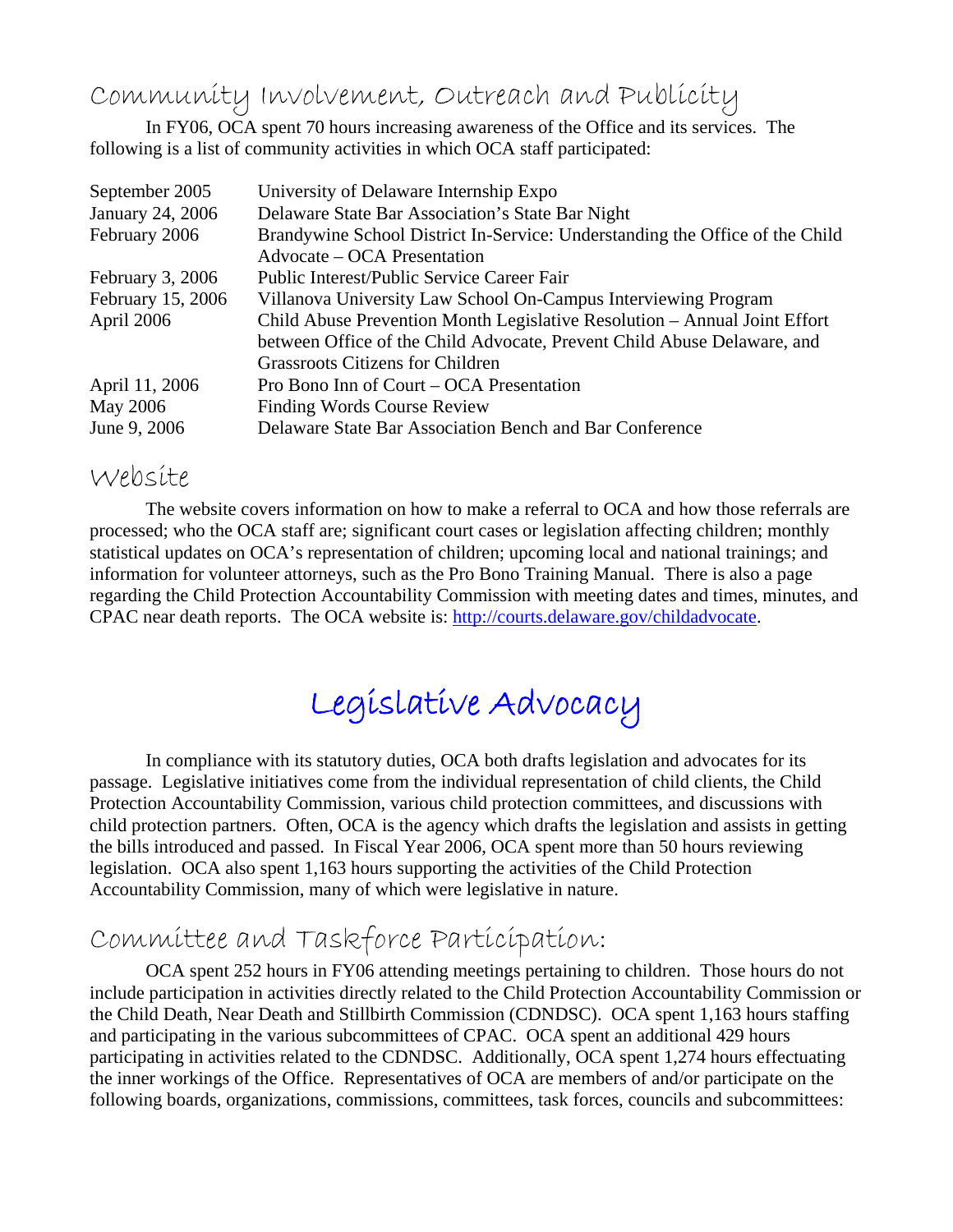### **Abuse Intervention Committee (AIC)**

- *Finding Words Planning Committee*
- *Finding Words Faculty*
- *Medical Subcommittee*
- *Memorandum of Understanding between Division of Family Services (DFS), Department of Justice (DOJ), Law Enforcement and the Children's Advocacy Center Subcommittee*
- *Strategic Planning Subcommittee*
- *Training Consortium (now merged with CPAC training subcommittee)*

### **Child Death, Near Death, Still Birth Commission (CDNDSC)**

- *Executive Committee*
- *Abuse/Neglect Panel*
- *Kent/Sussex Panel*
- *New Castle County Panel*
- *Process Subcommittee*

#### **Child Protection Accountability Commission (CPAC)**

- *ASFA Timelines Subcommittee*
- *Custody Subcommittee*
- *Definitions Subcommittee*
- *Educational Needs of Foster Children Subcommittee*
- *Extended Jurisdiction Subcommittee*
- *Foster Care Subcommittee*
- *Legislative Subcommittee*
- *Mental Health Assessments Subcommittee*
- *Near Death Subcommittee*
- *Staff to the Commission*
- *Training Subcommittee*

### **Children's Advocacy Center (CAC)**

- *Hiring Committee*
- *Member of the Corporation*

### **Court Improvement Project (CIP)**

- *Kent County*
- *Sussex County*
- *New Castle County*

### **Delaware Early Care and Education Council**

### **Delaware Emergency Management Association (DEMA)**

• *Unattended Minors Taskforce* 

### **Delaware Girls Initiative (DGI)**

- *Executive Committee*
- *Unveiling Subcommittee*

### **Delaware State Bar Association (DSBA)**

- *Family Law Section*
- *LIP Committee*
- *Professional Ethics Committee*
- *Women and the Law Section*

### **Domestic Violence Coordinating Council (DVCC)**

• *Children and Domestic Violence Work group*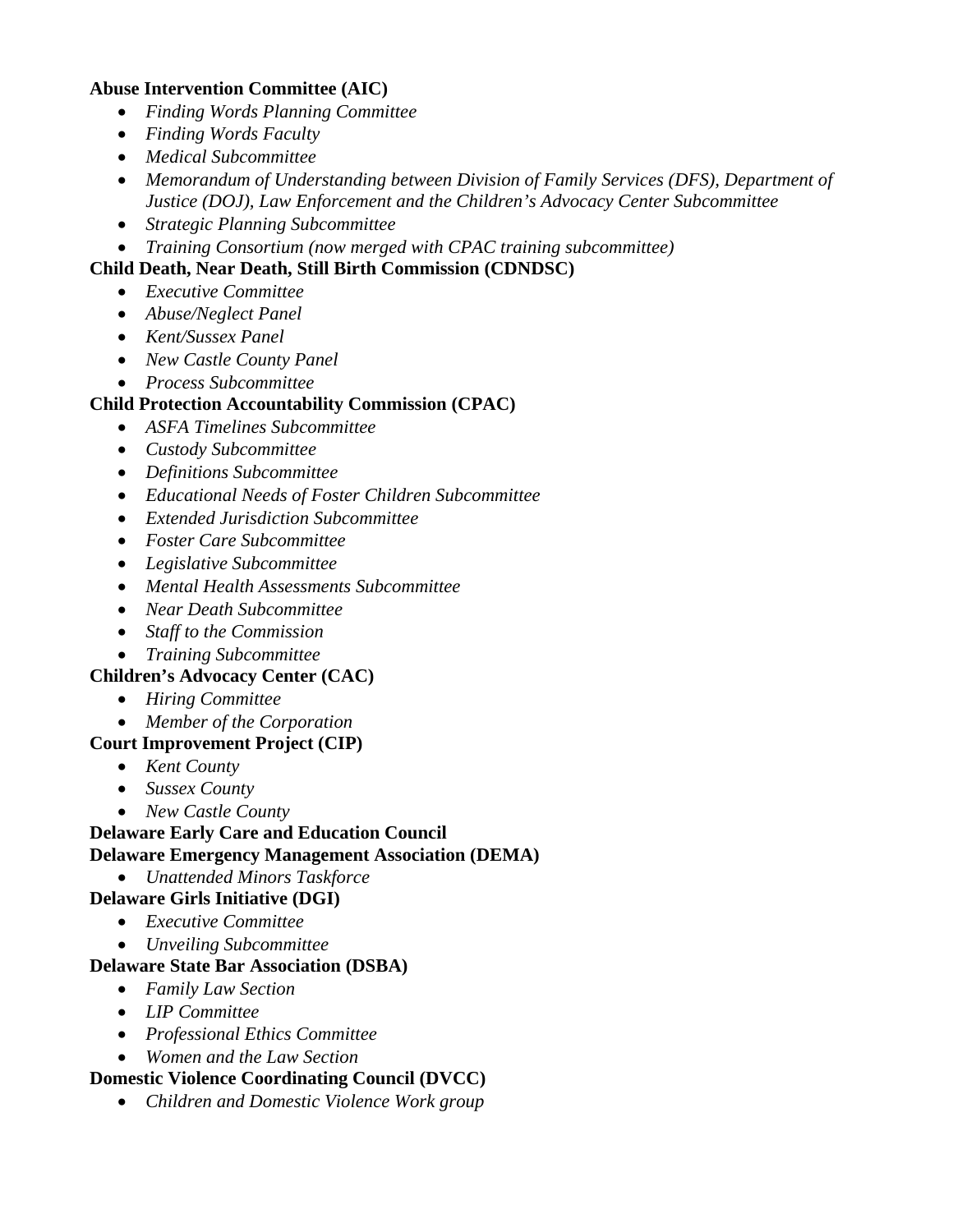#### **Department of Services for Children, Youth, and Their Families (DSCYF)**

- *DFS Advisory and Advocacy Council*
- *DFS Office of Child Care Licensing Rule Revision Task Force*
- *DFS Independent Living Advisory Board*

**Domestic Violence Taskforce Interagency Committee on Adoption (IACOA) Kent County Bar Association (Vice President) Melson Arsht Inns of Court Sussex County Bar Association Terry Carey Inns of Court** 

# DFS Policy and Procedure/Multi-Disciplinary Collaboration

OCA is mandated, pursuant to 29 Del. C. § 9005A(2), to periodically review and revise all relevant child welfare policies and procedures with a view toward expanding the rights of children. The Office of the Child Advocate is also to recommend changes in procedures for investigating and overseeing the welfare of children. 29 Del. C. § 9005A(4). In Fiscal Year 2006, OCA spent 252 hours in meetings and 276 hours working on policy issues with various child welfare partners. OCA spent an additional 1,163 hours staffing the Child Protection Accountability Commission which focuses on the effectiveness of the entire child protection system.

During Fiscal Year 2006, most of OCA's policy work was done in conjunction with the mission and statutory mandates of the Child Protection Accountability Commission. However, in order to organize and quantify the numerous recommendations made in Delaware from the death and near death reviews of child abuse and neglect cases, OCA developed the "Compilation of Delaware's Child Protection Issues and Recommendations from Child Abuse/Neglect Death and Near Death Case Reviews." This document lists every public recommendation that was derived from a child death or near death due to abuse and/or neglect, from March 17, 1997 to May 5, 2006. The policy concerns are divided into sixteen categories based upon CPAC's statutory mandate. The document has been shared with and distributed to members of the Child Protection Accountability Commission and the Child Death Near Death and Stillbirth Commission as a discussion tool for the joint Commission meetings. The document has also been used as a resource by several CPAC and CDNDSC subcommittees as well as by the Abuse Intervention Committee and the Domestic Violence Coordinating Council. The document is available in the Publications section of the OCA website, and will be utilized as the framework for OCA's policy database that will be designed and implemented in Fiscal Year 2007.

Quarterly, DFS and OCA meet to improve multi-disciplinary collaboration. Topics in those meetings have included caseloads, improved coordination between OCA and DFS, case concerns, training and system successes and challenges.

During Fiscal Year 2006, DFS, OCA and the Court Appointed Special Advocate (CASA) Program worked diligently to build a joint database to track children in the legal custody of DFS in order to ascertain the number of children who continue to be unrepresented in DFS legal custody proceedings. The cooperation and collaboration between the agencies resulted in a comprehensive database that indicates the number of children in DFS legal custody, the counties they are in, the